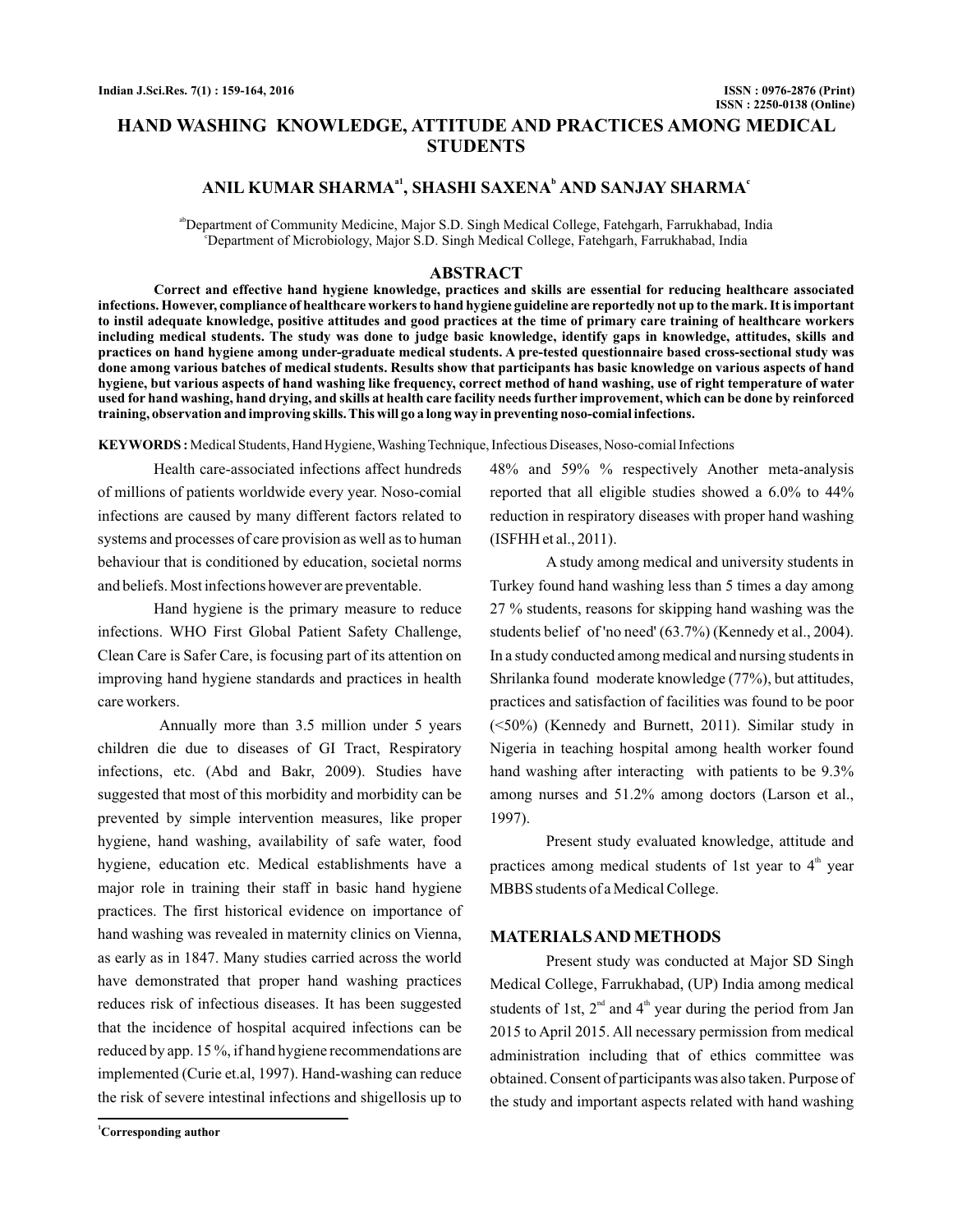were explained to participants. Questionnaire was prepared by using previously published studies (Balafama et al., 2011, Jerry et al., 2013, Kennedy and Burnett, 2011) Questionnaire was pretested to validate questions and necessary amendments were made to obtain correct responses. Questionnaire was filled under guidance in a separate session; doubts were clarified to obtain correct responses. Responses were statistically analyzed and validated using software SPSS.

#### **RESULTS**

In all 279 medical students from 3 batches of MBBS participated in the study. Ages of the students were in between 18-26 years. Percentage of male participants was 76.1, 66.7 & 63.7 % for  $1^{\text{st}}$ , 3<sup>rd</sup> and 4<sup>th</sup> year MBBS students respectively (Table1). Basic qualification of majority of participants was Intermediate , 51.1% & 60.4% students in 1st and 3rd year were from semi-urban background, whereas in 4th year majority (92.9%) were from urban background.

Responses of students with regard to their hand washing knowledge, practices and skills are presented in table 2, 3, 4 and 5 respectively. A general analysis of the responses show a gradual learning, improvement in knowledge, practices and skills related with hand washing.

Majority of students were educated about basic knowledge of hand washing by their parents. Majority of students in 3rd and 4th year have received training on hand washing (97.2 %  $\&$  100% respectively). More than 80 % of students of 3rd and 4th year wash their hand more than 6 times a day, whereas same is only  $18.4\%$  for  $1<sup>st</sup>$  year students. Reasons for skipping hand washing were mentioned as no time, keep forgetting etc. Table 4 shows responses on various aspects of hand washing knowledge, notable increases in responses from 'Sometime' To ' Always' for important aspects of hand washing like washing hands after coming home, using public transport, when hands are soiled, after touching sick people etc. Majority of students (>95%) were aware of the basic fact of need of hand washing for prevention of infection (Table -2). Most of them  $($ >75%) were told of the importance by their parents. Majority use soap or hand wash solutions for hand wash. Only  $60\%$  students of  $1<sup>st</sup>$  year agreed of having received any training for hand washing, whereas 100% students of  $4<sup>th</sup>$  year stated of having received formal training in hand washing. Frequency of hand washing (3-5 time a day) was observed in 71.4%, 78.9% and 83.5% students of  $1<sup>st</sup>$ ,  $3<sup>rd</sup>$  and  $4<sup>th</sup>$  year respectively, which is less than the desirable frequency of 6-10 times a day (Table 2). P values for various responses analysed statistically have been mentioned in last column of tables 2,3,4 and 5.

| Sr. No. | <b>Parameter</b>              |                 | 1 <sup>st</sup> Year MBBS | 3 <sup>rd</sup> Year MBBS |                | 4 <sup>th</sup> Year MBBS |      |      |
|---------|-------------------------------|-----------------|---------------------------|---------------------------|----------------|---------------------------|------|------|
| 1.      | Nos. of Students in the Batch | 100             |                           | 103                       |                | 95                        |      |      |
|         | Participants, No's (%)        | 92 (92%)        |                           | 96 (93.2%)                |                | 91(95.7%)                 |      |      |
|         |                               | Nos.            | $\frac{0}{0}$             | Nos.                      | $\%$           | Nos.                      | $\%$ |      |
| 2.      | Gender                        | Male            | 70                        | 76.1                      | 65             | 67.7                      | 58   | 63.7 |
|         |                               | Female          | 22                        | 23.9                      | 31             | 32.3                      | 23   | 25.3 |
| 3.      | Age profile                   | Under 19 yrs.   | 65                        | 70.9                      | 72             | 75.0                      |      |      |
|         |                               | 19-21 yrs.      | 21                        | 22.9                      | 18             | 19.0                      | 2    | 2.2  |
|         |                               | 21-23 yrs.      | $\overline{4}$            | 4.2                       | $\overline{4}$ | 4.0                       | 54   | 59.3 |
|         |                               | Above 23 yrs.   | 2                         | 2.0                       | $\mathfrak{D}$ | 2.0                       | 25   | 27.5 |
| 4.      | Qualification                 | Intermediate    | 86                        | 93.9                      | 88             | 91.7                      | 80   | 88.4 |
|         |                               | Graduation      | 4                         | 4.1                       | 6              | 6.2                       | 11   | 11.6 |
|         |                               | Post Graduation | $\mathfrak{D}$            | 2.0                       | 2              | 2.1                       |      |      |
| 5.      | Resident                      | Urban           | 35                        | 38.3                      | 29             | 30.2                      | 85   | 92.9 |
|         |                               | Rural           | 10                        | 10.6                      | 9              | 9.4                       | 1    | 1.2  |
|         |                               | Semi-urban      | 47                        | 51.1                      | 58             | 61.4                      | 5    | 5.9  |

**Table 1 : General Characteristics of Participants**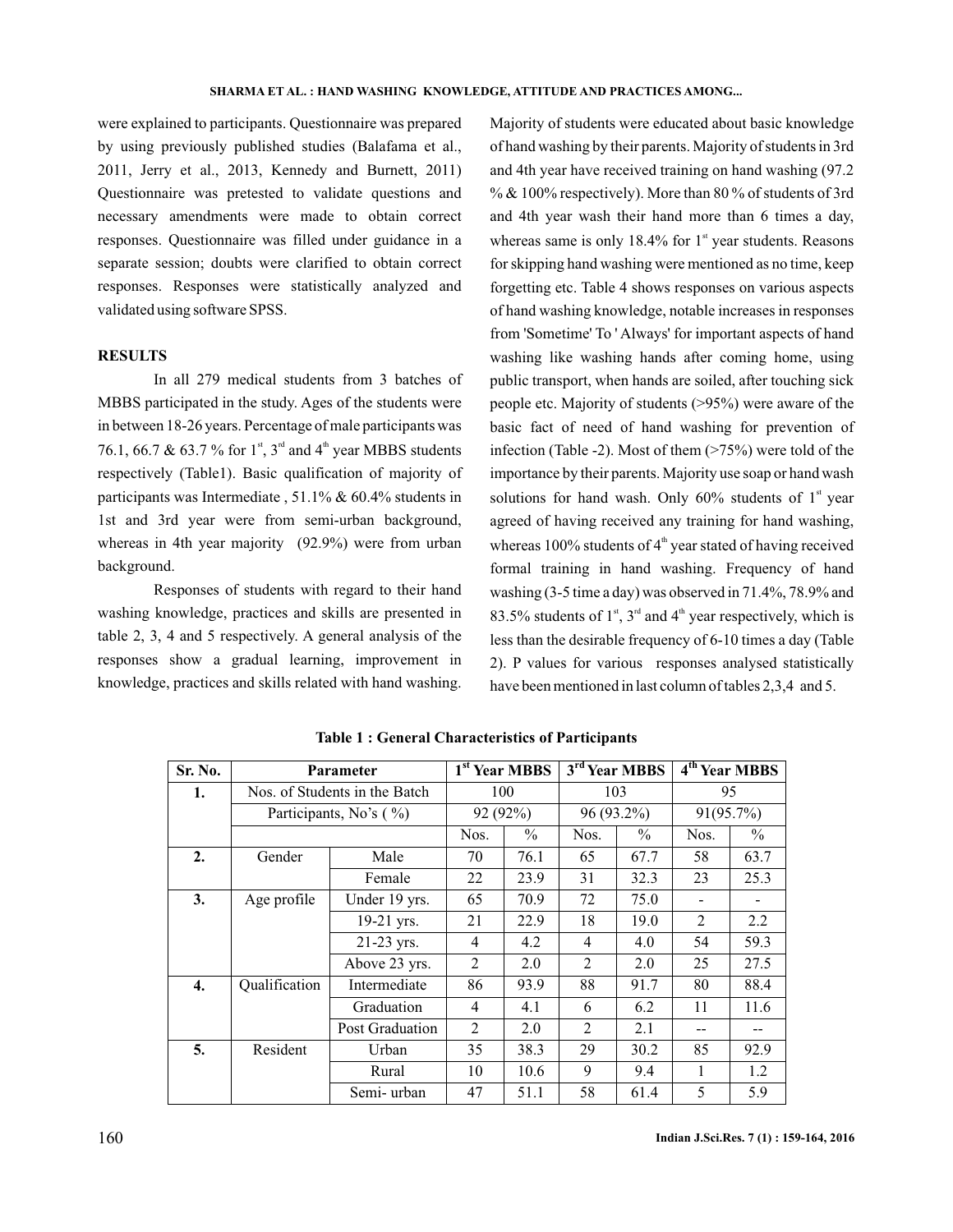## **SHARMA ET AL. : HAND WASHING KNOWLEDGE, ATTITUDE AND PRACTICES AMONG...**

| Sr. | <b>Response in affirmative</b><br>Parameter      |                                                 |      |                              |                |                |              |               |                |
|-----|--------------------------------------------------|-------------------------------------------------|------|------------------------------|----------------|----------------|--------------|---------------|----------------|
| No. |                                                  |                                                 |      | $\overline{1}^{\rm st}$ Year |                | $3rd$ Year     |              | $4th$ Year    | $\mathbf{X}^2$ |
|     |                                                  |                                                 | Nos. | $\frac{6}{6}$                | Nos.           | $\frac{0}{0}$  | Nos.         | $\frac{6}{6}$ | $\mathbf{p}$   |
|     |                                                  |                                                 | (92) |                              | (96)           |                | (91)         |               | value          |
| 1.  | Hand washing is necessary for prevention of      | 90                                              | 97.9 | 91.4                         | 95.3           | 90             | 98.9         | 2.367         |                |
|     | transmission of infections?                      |                                                 |      |                              |                |                |              |               | p > 0.05       |
| 2.  |                                                  | Who told you about importance of hand           |      |                              |                |                |              |               | 16.104         |
|     | washing?                                         |                                                 |      |                              |                |                |              |               | P < 0.01       |
|     | Parents<br>А.                                    |                                                 | 73   | 79.6                         | 79             | 82.3           | 84           | 87.7          |                |
|     | <b>B.</b><br>At School                           |                                                 |      |                              |                | 15.4           | 7            | 12.3          |                |
|     | Friends<br>$C_{\cdot}$                           | 3                                               | 2.0  | 2                            | 3.2            | $\overline{a}$ | $-$          |               |                |
| 3.  | Do you routinely use soap for hand washing?      | 62                                              | 68.8 | 74                           | 77.2           | 76             | 83.9         | 4.21          |                |
|     |                                                  | 75                                              | 81.6 |                              |                |                |              | < 0.05        |                |
| 4.  | Do you routinely use hand wash solution for hand |                                                 |      |                              | 87             | 91.0           | 83           | 92.0          | 3.217          |
|     | washing?                                         |                                                 |      |                              |                |                |              | p > 0.05      |                |
| 5.  |                                                  | Have you received any training in hand washing? | 55   | 60.4                         | 93             | 97.2           | 91           | 100%          | 13.600         |
|     |                                                  |                                                 |      |                              |                |                |              |               | P < 0.01       |
| 6.  | How many times                                   | $(1-2 \times)$                                  | 9    | 10.2                         | 34             | 3.5            | $\mathbf{1}$ | 1.2           | 7.863          |
|     | you wash your                                    |                                                 |      |                              |                |                |              |               | $P=0.05$       |
|     | hands?                                           | $(3-5 \times)$                                  | 67   | 71.4                         | 16             | 17.6           | 14           | 15.3          |                |
|     |                                                  | $(6-10 \times)$                                 | 16   | 18.4                         | 76             | 78.9           | 76           | 83.5          |                |
| 7.  | Main reason for                                  | (No need)                                       | 22   | 23.9                         | 6              | 5.8            | $\theta$     | 0.0           | 19.775         |
|     | Skipping hand                                    |                                                 |      |                              |                |                |              |               | P < 001        |
|     | washing?                                         | (No time)                                       | 16   | 17.4                         | 65             | 67.4           | 69           | 75.6          |                |
|     |                                                  | (Keep forgetting)                               | 30   | 32.6                         | $\overline{2}$ | 2.1            | 13           | 14.0          |                |
|     |                                                  | (Others)                                        | 24   | 26.1                         | 23             | 24.7           | 9            | 10.4          |                |

| Table 2: Basic Knowledge, Practices Level With Regard to Hand Washing |  |  |
|-----------------------------------------------------------------------|--|--|
|                                                                       |  |  |

| Sr.              | Parameter                                                         |       | $1st$ Year   |               | $3rd$ Year |              |               | 4 <sup>th</sup> Year |                     |               | P Value             |
|------------------|-------------------------------------------------------------------|-------|--------------|---------------|------------|--------------|---------------|----------------------|---------------------|---------------|---------------------|
| No.              |                                                                   | Agree | Disag<br>ree | Don't<br>know | Agree      | Disag<br>ree | Don't<br>know | Agree                | <b>Disag</b><br>ree | Don't<br>know |                     |
| 1.               | Cold water should be used<br>for hand washing?                    | 47.9  | 37.5         | 14.6          | 32.9       | 63.4         | 3.7           | 18.6                 | 76.7                | 4.7           | 20.365<br>P < 0.001 |
| 2.               | Luke warm water should be<br>used for hand washing?               | 85.3  | 10.2         | 5.5           | 94.7       | 5.3          | --            | 97.2                 | 2.8                 | --            | 4.701<br>p > 0.05   |
| $\overline{3}$ . | No need to remove watch<br>and bracele ts before hand<br>washing? | 12.5  | 81.3         | 6.3           | 11.1       | 88           | 0.9           | 8.0                  | 90.8                | 1.1           | 3.676<br>P > 0.05   |
| $\overline{4}$ . | Need to remove rings before<br>hand washing?                      | 75.5  | 20.5         | 4.1           | 80.1       | 17.8         | 2.1           | 85.1                 | 14.9                |               | 4.455<br>p > 0.05   |
| 5.               | Need to wash wrists also?                                         | 44.3  | 55.7         |               | 85.8       | 12.2         | 2.0           | 90.8                 | 8.0                 | 1.1           | 1.840<br>p > 0.05   |
| 6.               | Hands need to be washed at<br>least 20 seconds?                   | 93.9  | 6.1          |               | 94         | 6            |               | 94.1                 | 5.9                 |               | 0.003<br>p > 0.05   |
| 7.               | Need drying after washing<br>the hands?                           | 93.8  | 2.1          |               | 94.4       | 4.1          | 1.5           | 96.6                 | 2.3                 | 1.1           | 1.299<br>p > 0.05   |

## **Table 3 : Participants Knowledge About Hand Washing**

#### **DISCUSSION**

Present study examined medical student's hand washing knowledge, practices and skills. It also determined association with some social parameters (Ariyaratne et al., 2013). these study indicate wide spread insufficient hand

hygiene in various groups. Main reasons for skipping hand washing were participants believe of No need and No time. Another study encompassing health workers enquired about the reasons for not washing their hands pointed out similar responses such as Not think about it at the moment,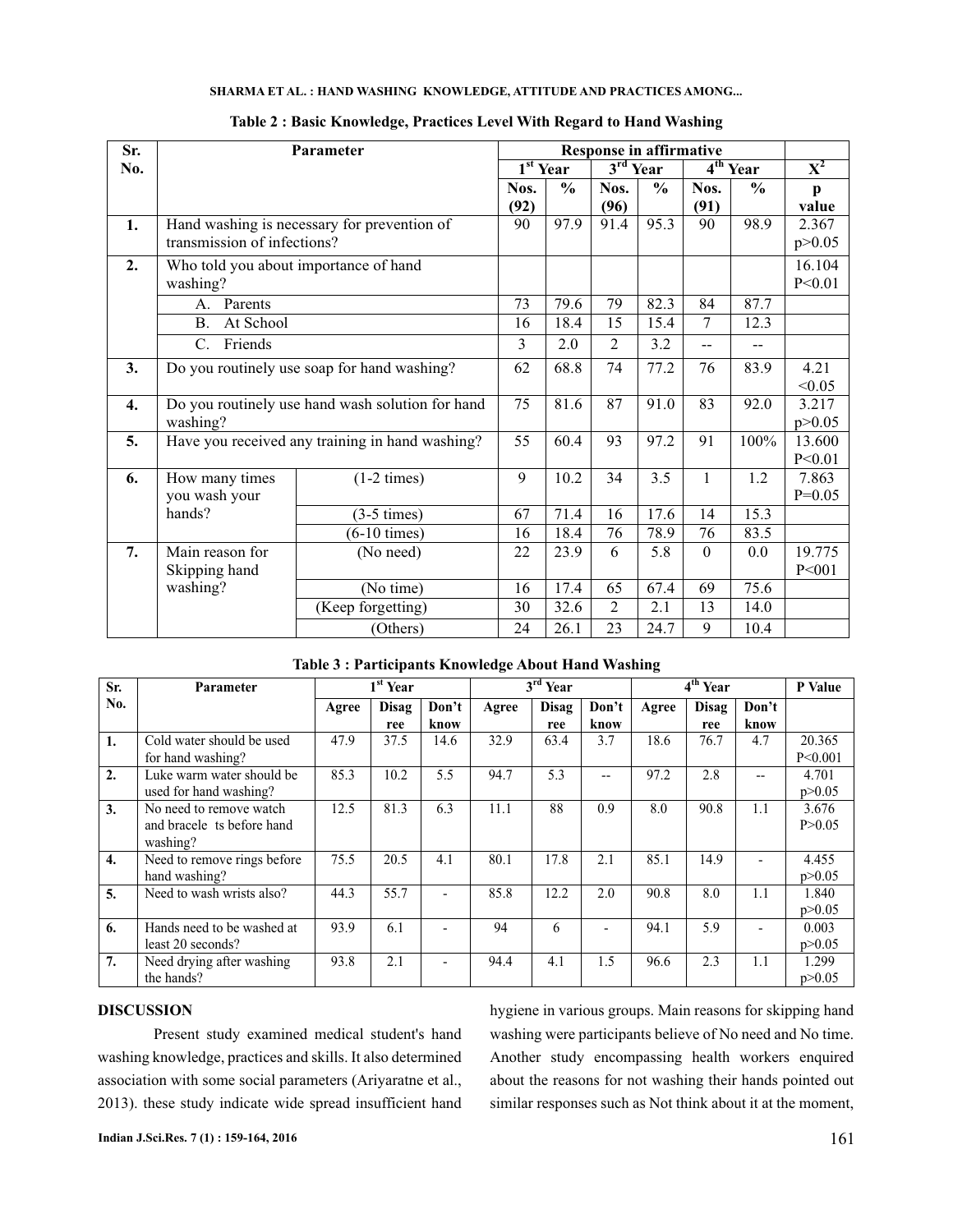|  | SHARMA ET AL.: HAND WASHING KNOWLEDGE, ATTITUDE AND PRACTICES AMONG |
|--|---------------------------------------------------------------------|
|--|---------------------------------------------------------------------|

| Sr. No.          | Parameter                                                |               | $1st$ Year    |                |               | $3rd$ Year    |                          | 4 <sup>th</sup> Year |                      |                          | P Value           |
|------------------|----------------------------------------------------------|---------------|---------------|----------------|---------------|---------------|--------------------------|----------------------|----------------------|--------------------------|-------------------|
|                  |                                                          | <b>Always</b> | Some<br>times | <b>Never</b>   | <b>Always</b> | Some<br>times | <b>Never</b>             | <b>Always</b>        | <b>Some</b><br>times | <b>Never</b>             |                   |
| 1.               | I wash my hands before<br>meals.                         | 93.7          | 6.3           | $-$            | 92.7          | 7.3           | $- -$                    | 98.9                 | 1.1                  | $\overline{\phantom{a}}$ | 9.770<br>p<0.01   |
| 2.               | I was h my hands after<br>meals.                         | 95.8          | 4.1           | $-$            | 95.7          | 4.3           | $\overline{\phantom{a}}$ | 95.1                 | 4.7                  | Ξ.                       | 2.842<br>p > 0.05 |
| 3.               | I wash my hands after<br>using bathroom.                 | 95.9          | 4.1           | $-$            | 96.2          | 3.6           | 0.2                      | 95.4                 | 3.4                  | 1.1                      | 5.572<br>p > 0.05 |
| $\overline{4}$ . | I wash my hands when<br>come home.                       | 67.3          | 28.6          | 4.1            | 68.2          | 29.2          | 2.6                      | 89.0                 | 11.0                 | Ξ.                       | 0.598<br>p > 0.05 |
| 5.               | I wash my hands before<br>going to bed.                  | 30.6          | 46.9          | 22.4           | 32.5          | 42.7          | 24.8                     | 39.1                 | 54.0                 | 6.9                      | 3.626<br>p > 0.05 |
| 7.               | I wash my hands after<br>using public<br>transportation. | 66.3          | 26.5          | 6.1            | 72.9          | 24.7          | 2.4                      | 96.6                 | 3.4                  | $\qquad \qquad -$        | 22.630<br>P<0.001 |
| 8.               | I wash my hands after<br>waking up in the<br>morning.    | 82.1          | 15.0          | $\overline{3}$ | 88.8          | 11.2          | $- -$                    | 98.7                 | 1.3                  |                          | 0.604<br>p > 0.01 |
| 9.               | I wash my hands after<br>touching animals.               | 87.8          | 8.2           | 4.1            | 96.4          | 2.2           | 1.4                      | 98.9                 | $\overline{1.1}$     | -−                       | 8.152<br>P < 0.05 |
| 10.              | I wash my hands only<br>if they are soiled.              | 81.7          | 14.3          | 4.0            | 87.9          | 12.1          | $-$                      | 98.7                 | 1.3                  | --                       | 28.608<br>p<0.001 |
| 11.              | I wash my hands after<br>blowing the nose.               | 95.9          | 4.1           | $-$            | 96.3          | 3.5           | 0.2                      | 98.8                 | 1.2                  | --                       | 0.014<br>p > 0.05 |
| 12.              | I wash my hands after<br>touching garbage.               | 95.8          | 2.1           | 2.1            | 94.4          | 3.4           | 2.2                      | 98.8                 | 1.2                  | --                       | 1.199<br>p > 0.05 |
| 13.              | I wash my hands before<br>touching sick people.          | 52.1          | 33.3          | 14.6           | 56.7          | 35.7          | 7.6                      | 57.6                 | 29.4                 | 12.9                     | 1.967<br>p > 0.05 |
| 14.              | I wash my hands after<br>touching sick people.           | 87.8          | 8.2           | 4.1            | 88.8          | 7.6           | 3.6                      | 98.6                 | 1.2                  | $\overline{1.2}$         | 0.385<br>p > 0.05 |
| 15.              | I wash my hands after<br>cleaning my home.               | 100           | --            |                | 98.1          | 1.9           |                          | 98.6                 | 2.4                  | -−                       | 5.562<br>p > 0.05 |

**Table 4 : Hand Washing Practices Among Medical Students of Different Batches\***

\*All Reponses in percentage

forgetting and being busy (Pitted et.al, 2004). Other study on hand washing showed that skin drying effect of hand hygiene products, soap or paper towel unavailability, Lack of time, lack of knowledge, forgotten were the main reasons of skipping hand washing.

In present study highest number of participants correctly stated that one should dry their hands after hand washing. A good number of Medical students were not aware of the fact that water temperature is an important hand hygiene issue. High number of students stated that they wash their hands after handling garbage, cleaning room, touching animals, using public transport etc. Another study showed that majority of students washes their hands after using washrooms (Ariyaratne et al., 2013).

It is not possible to define universally recommended number of daily hand washings to ensure proper hand hygiene as it depends upon types of daily activities. However this frequency increases significantly in persons engaged in medical training and profession, a good number of students wash their hands less than 5 times a day which indicates a lack of perception, though there is increase in hand washing frequency among senior students. In one study, it was shown that 41.5 % wash their hands 11 times a day which was recommended as the cut off point for proper hand washing in the study (Ariyaratne et al., 2013).

In a study carried out in Turkey among university students frequency of hand washing was found to be 6-10 times a day (Kennedy and Burnett, 2011), another study found only 41.4 % of participants wash their hands 11 times a day which was recommended as the cut off point for proper hand washing (ISFHH, 2011). Study also indicates widespread insufficient hand hygiene practices and knowledge among students groups. Main reason for skipping hand washing were students believes of 'no need' and 'keep forgetting. Another study also encountered the same responses among health workers such as not think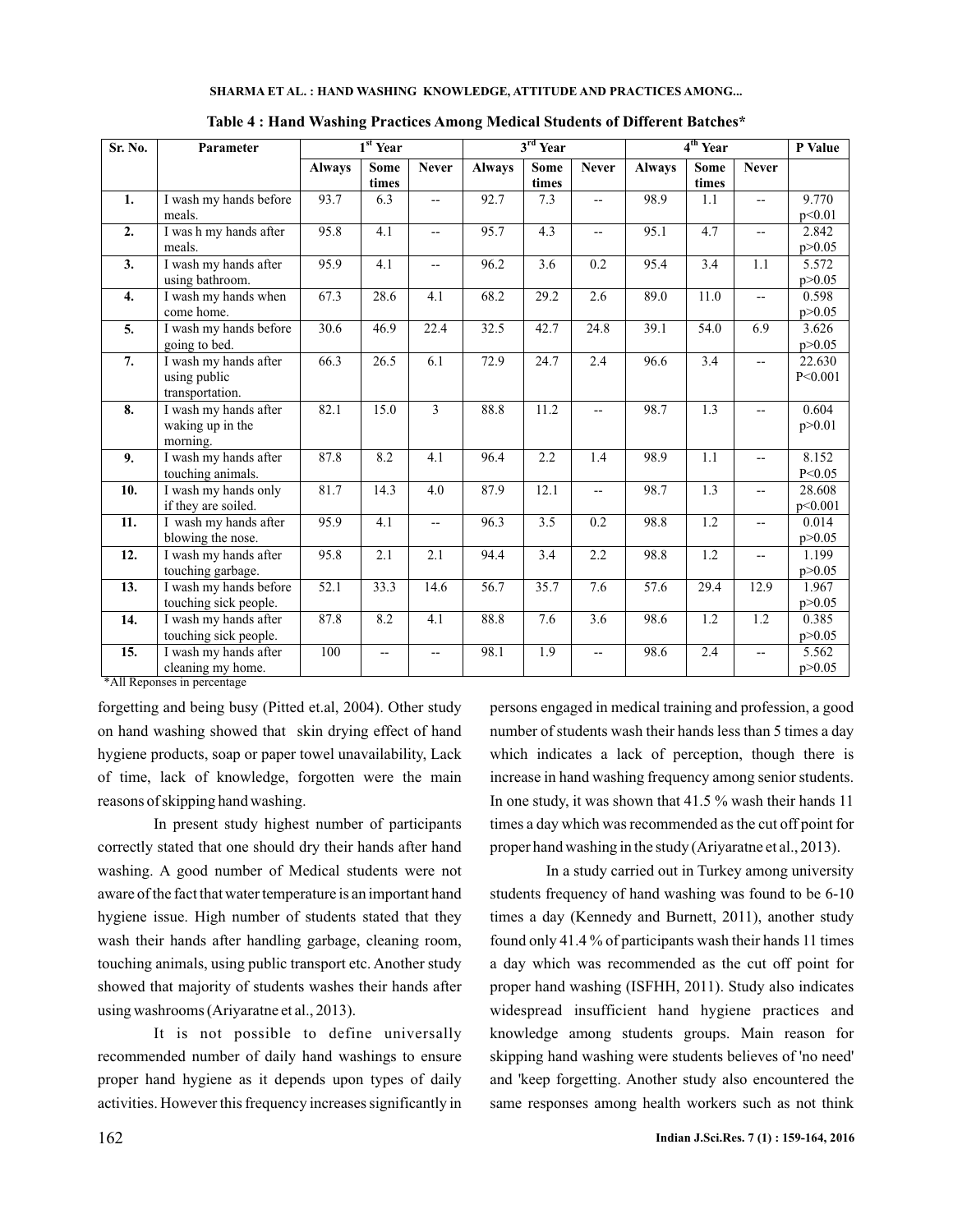#### **SHARMA ET AL. : HAND WASHING KNOWLEDGE, ATTITUDE AND PRACTICES AMONG...**

| S.No             | Parameter                                                               | 1 <sup>st</sup> Year     | $2nd$ year        | 3rd Year         | X2/PValue |
|------------------|-------------------------------------------------------------------------|--------------------------|-------------------|------------------|-----------|
| $\mathbf{1}$     | Main cause of transmission of harmful germs between                     |                          |                   |                  |           |
|                  | patients in a hospital?                                                 |                          |                   |                  |           |
| $\mathbf{A}$     | Staff hands are not clean                                               | 14.3                     | 12.5              | 10.6             | 15.293    |
|                  |                                                                         |                          |                   |                  | P<0.01    |
| $\, {\bf B}$     | Unclean air in the hospital                                             | 14.3                     | $\overline{22.3}$ | 6.7              | 15.325    |
|                  |                                                                         |                          |                   |                  | P<0.01    |
| ${\bf C}$        | Unclean patients bed, linens etc.                                       | 42.9                     | $\overline{52.3}$ | 64.7             |           |
| D                | Instruments used by staff                                               | 28.6                     | 12.9              | 18.0             |           |
| 2.               | Main Source of infection in a hospital to the patient?                  |                          |                   |                  |           |
| A                | The hospital staff                                                      | 4.2                      | 4.3               | 5.9              | 17.160    |
|                  |                                                                         |                          |                   |                  | P<0.01    |
| $\, {\bf B}$     | The Hospital air                                                        | 6.3                      | 42.6              | 56.5             | 5.323     |
| $\overline{C}$   | Germs present on patients                                               | 27.1                     | 28.6              | 37.6             | 2.453     |
| $\overline{D}$   | Hospital environment                                                    | 62.5                     | 24.5              | --               | 12.226    |
| 3.               | Which hand hygiene action prevents transmission of                      |                          |                   |                  |           |
|                  | germs to patients?                                                      |                          |                   |                  |           |
| $\mathbf{A}$     | Hand washing before touching a patient                                  | 95.8                     | 88.7              | 63.5             | 1.279     |
| $\, {\bf B}$     | After exposure to body fluids                                           | 93.9                     | 98.4              | 100              | 1.667     |
| $\overline{C}$   | Exposure to immediate surroundings to patients                          | 91.8                     | 93.3              | 97.6             | 4.389     |
| $\overline{D}$   | Before a aseptic procedure                                              | 93.8                     | 87.9              | 67.1             | 0.025     |
| $\overline{4}$ . | Which hand hygiene action will prevent transmission of<br>germs to you? |                          |                   |                  |           |
| A                | After touching a patient                                                | 95.9                     | 90.6              | 90.6             | 1.279     |
|                  |                                                                         |                          |                   |                  | p > 0.05  |
| B                | After exposure to body fluids                                           | 95.8                     | 88.4              | 89.4             | 1.667     |
|                  |                                                                         |                          |                   |                  | p > 0.05  |
| $\mathbf C$      | Before a aseptic procedure                                              | 91.3                     | 79.9              | 76.5             | 4.389     |
|                  |                                                                         |                          |                   |                  | P<0.05    |
| D                | Exposure to patients surroundings                                       | 95.8                     | 95                | 96.4             | 0.025     |
|                  |                                                                         |                          |                   |                  | p > 0.05  |
| $\overline{5}$ . | Minimum time needed for chemical solution hand rub to                   |                          |                   |                  |           |
|                  | kill germ?                                                              |                          |                   |                  |           |
| A                | 20 seconds                                                              | 34.7                     | 76.9              | 87.1             | 50.524    |
|                  |                                                                         |                          |                   |                  | P<0.001   |
| B                | 5 seconds                                                               | $\overline{\phantom{a}}$ | $\overline{2.1}$  | 4.7              |           |
| $\mathcal{C}$    | $\overline{1}$ minute                                                   | 24.5                     | 12.6              | $1.\overline{2}$ |           |
| $\overline{D}$   | 10 seconds                                                              | 40.8                     | 10.5              | 7.1              |           |

#### **Table 5 : Hand Washing Skills of Participants\***

\*All Reponses in percentage

about it at the moment, forgetting and being busy (Curie et al., 1997). In another study the most common responses were ' no need' and 'lack of time', ' lack of knowledge'( Global Hand Washing Guide, 2011). Other studies on hand washing showed that ' skin drying effect of hand hygiene effects, soap or paper towel unavailability, lack of time, lack of knowledge, not thought and forgotten, lack of role models were the main reason for improper hand washing practices.

Majority of students responded correctly that one should dry his hands after washing. However, most of the students were unaware that the right temperature of water is an important factor of hand hygiene. High number of students responded that the wash their hands after touching garbage, after using toilets, after using public transport, after touching animals. larson et al,1997 in their study found that 'Washing hands after using toilets received full marks, however 'washing hands before meals' scored less.

In a study carried out in Turkey among University students, they found more positive response among female students, However a study from Africa did not show any difference in frequency of hand washing between genders (Jerry, 2013). No such evaluation was done with regard to gender in current study. A similar study on evaluation of